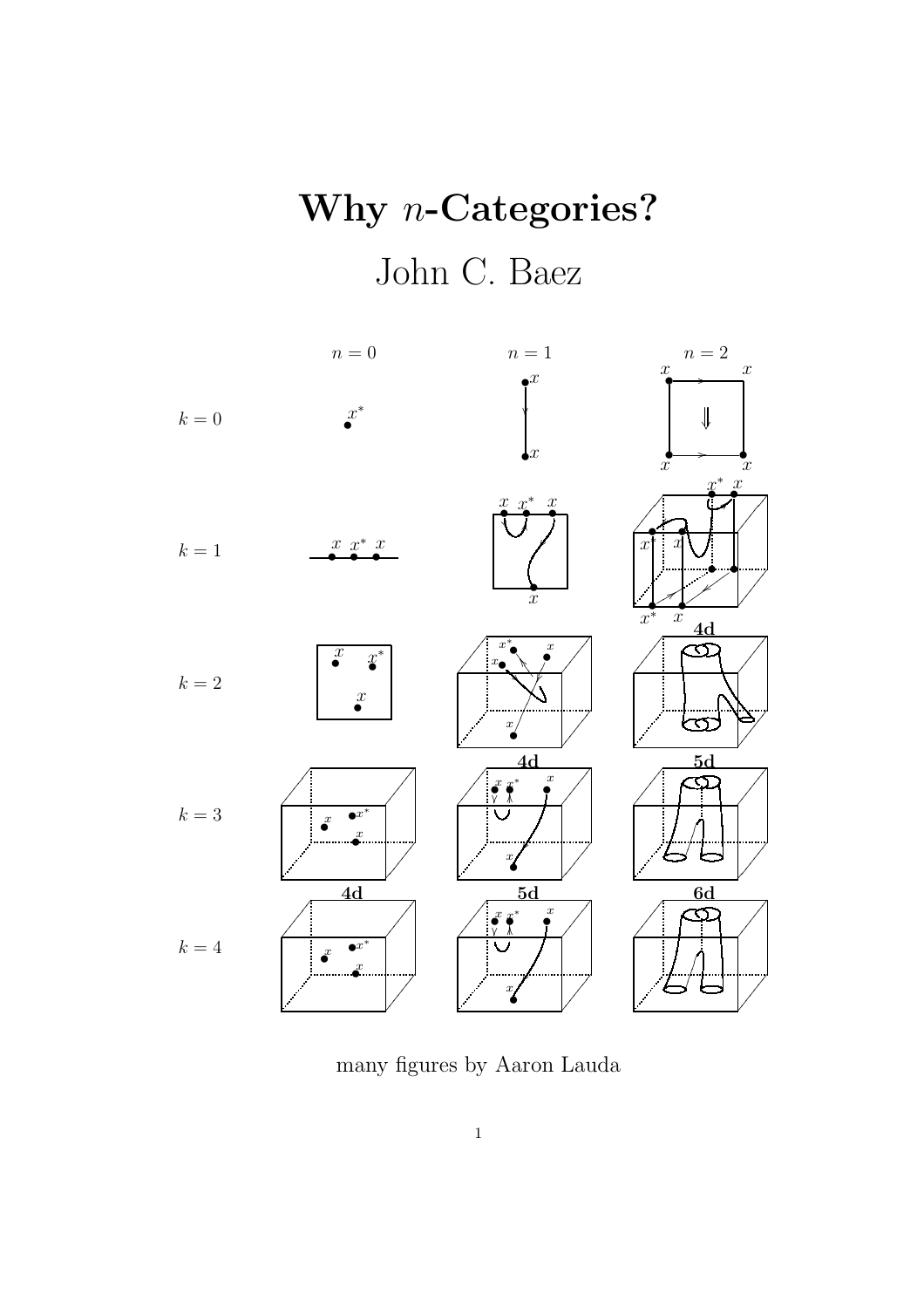#### Every Interesting Equation is a Lie!

- $x = x$  true, but boring
- $x = y$  potentially interesting– but says two different things are the same!

Any interesting equation is really a summary of an interesting process. For example:



is short for:

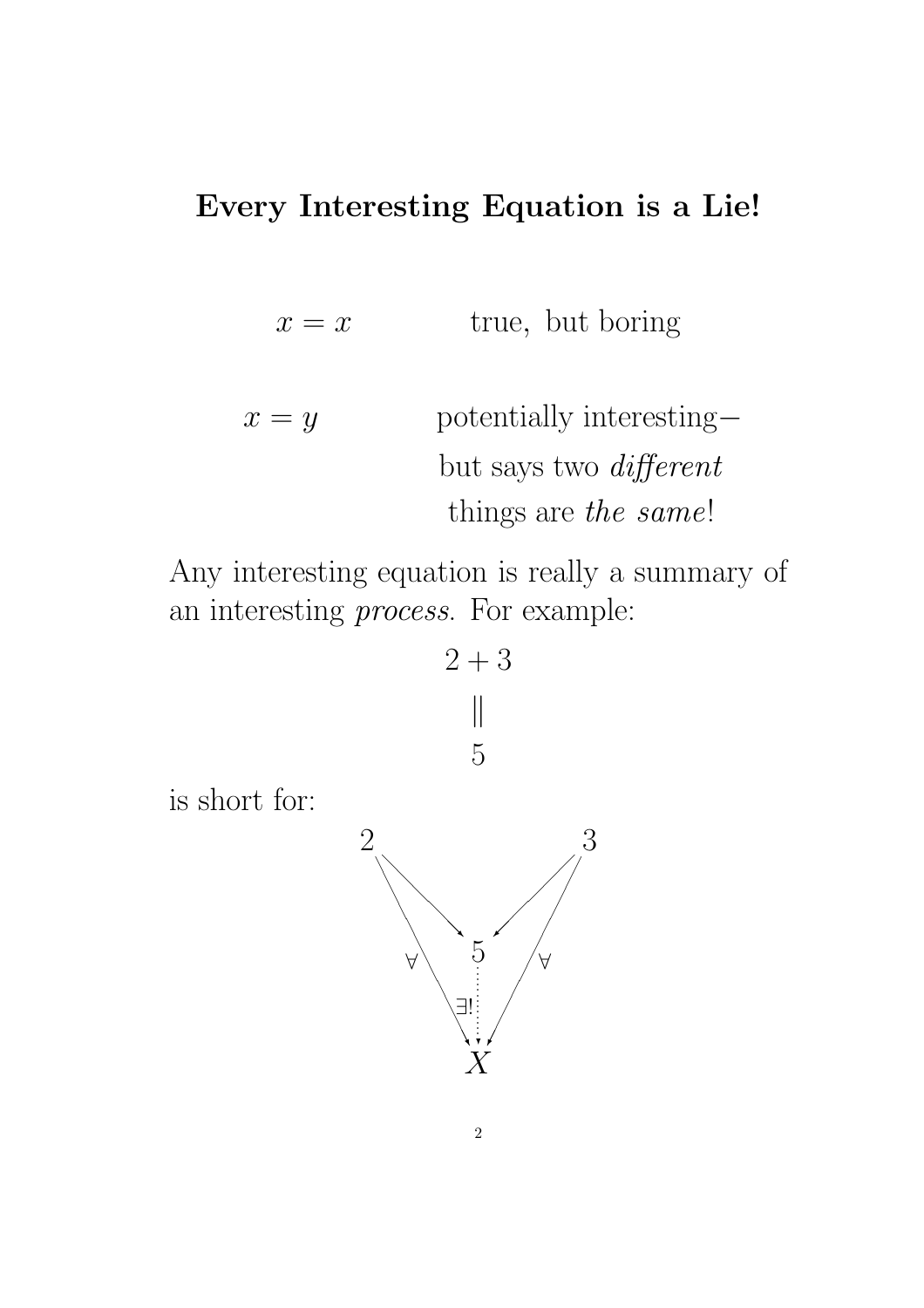### Codimension 1: Composition, Associator,...

We add by putting 0-dimensional rocks in a 1-dimensional line:



Proving associativity takes time:



We call this proof the **associator**: note 1-dimensional 'worldlines' in 2-dimensional 'spacetime', hence again codimension  $2-1 = 1$ .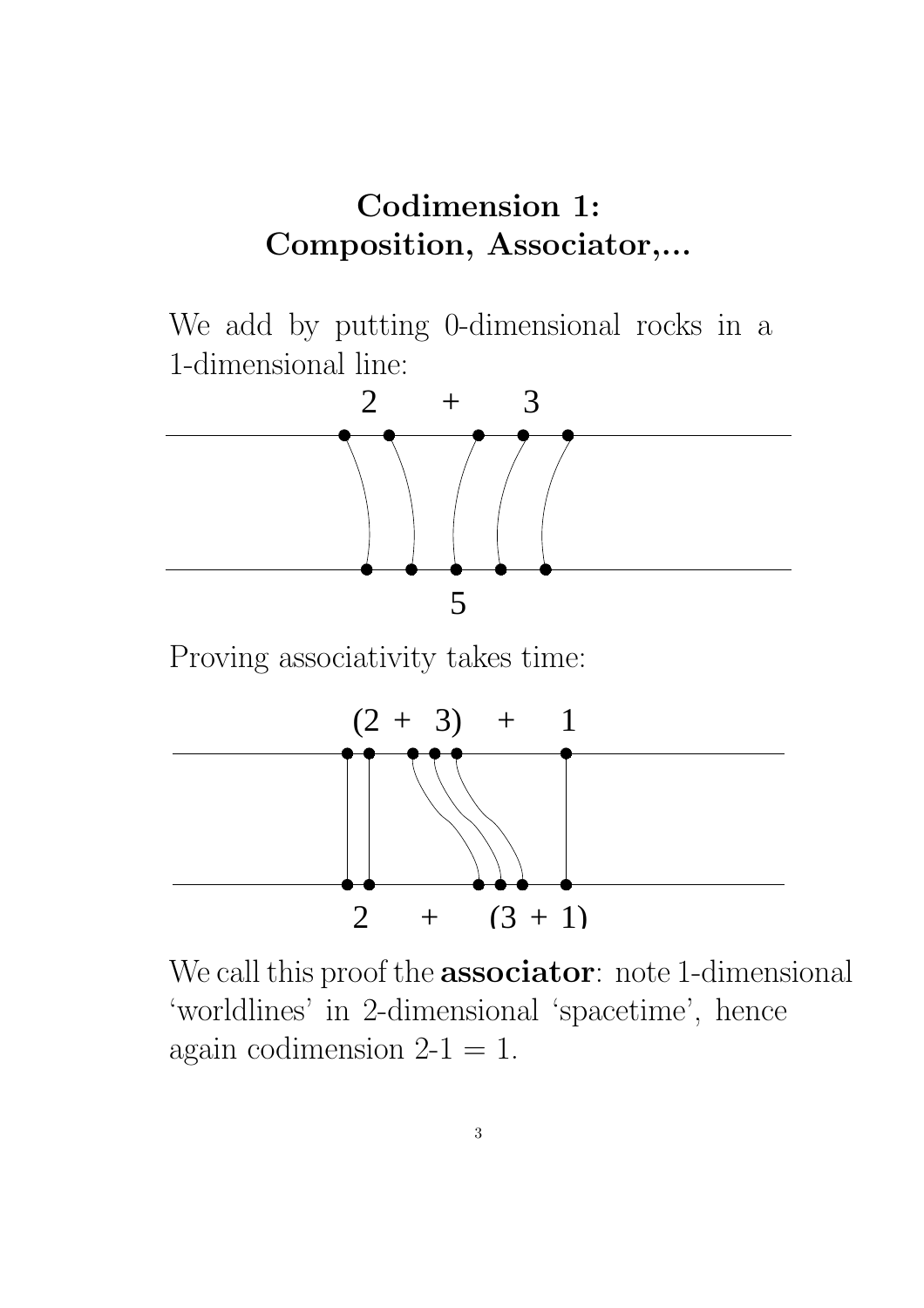The associator satisfies the **pentagon** identity:



But the process of proving this traces out a 2d surface in 3 dimensions: the **pentagonator!** And so on....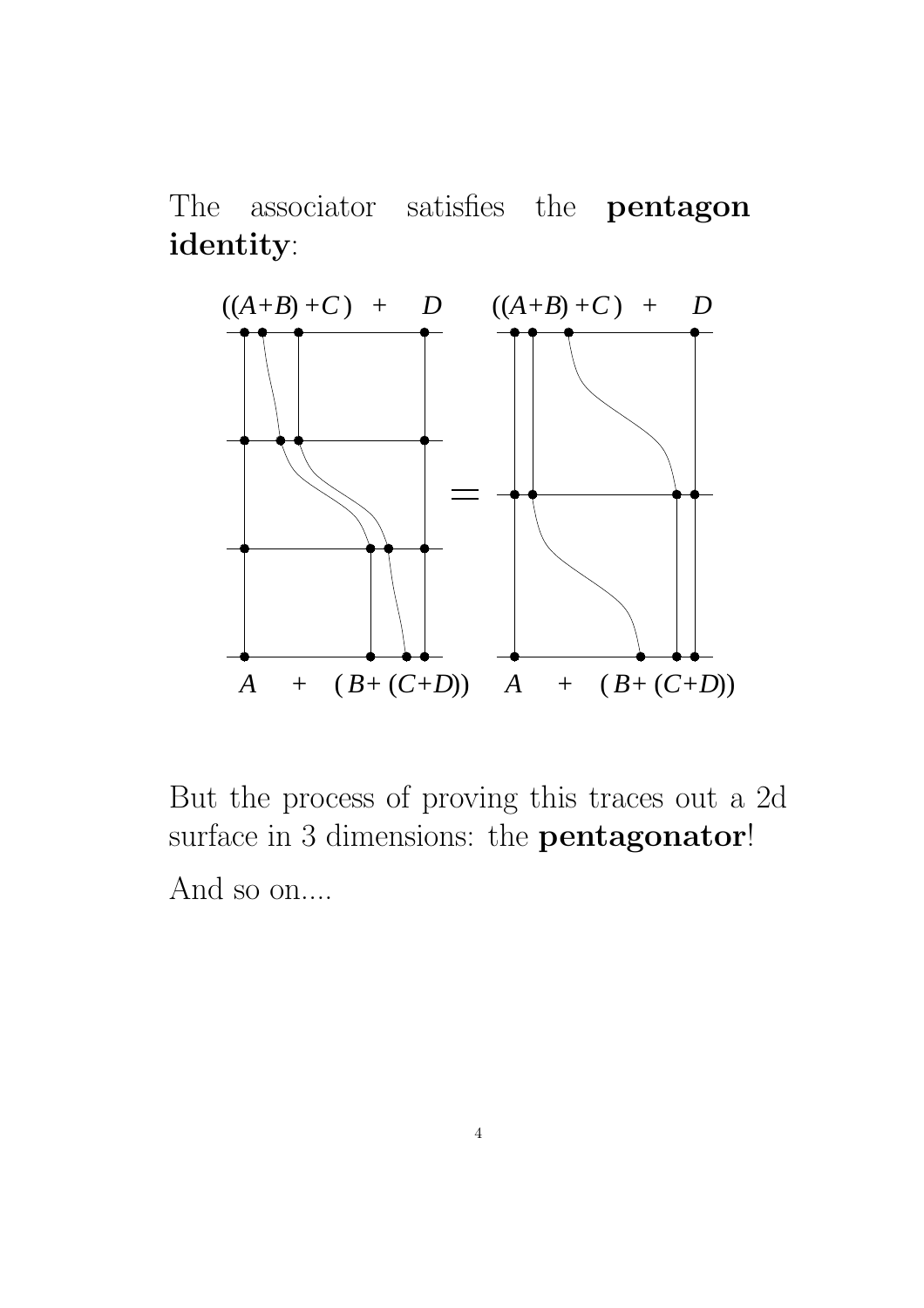### Higher Associative Laws: a Simplicial Viewpoint

The hierarchy of 'higher associative laws' can also be formalized using *simplices*:



If every way of filling the triangular 'horn' factors through  $F$ , we may call it a process of composing  $A$  and  $B$ , and call  $C$  a composite. This applies to addition of sets:



and many other examples, especially composition of paths in a topological space.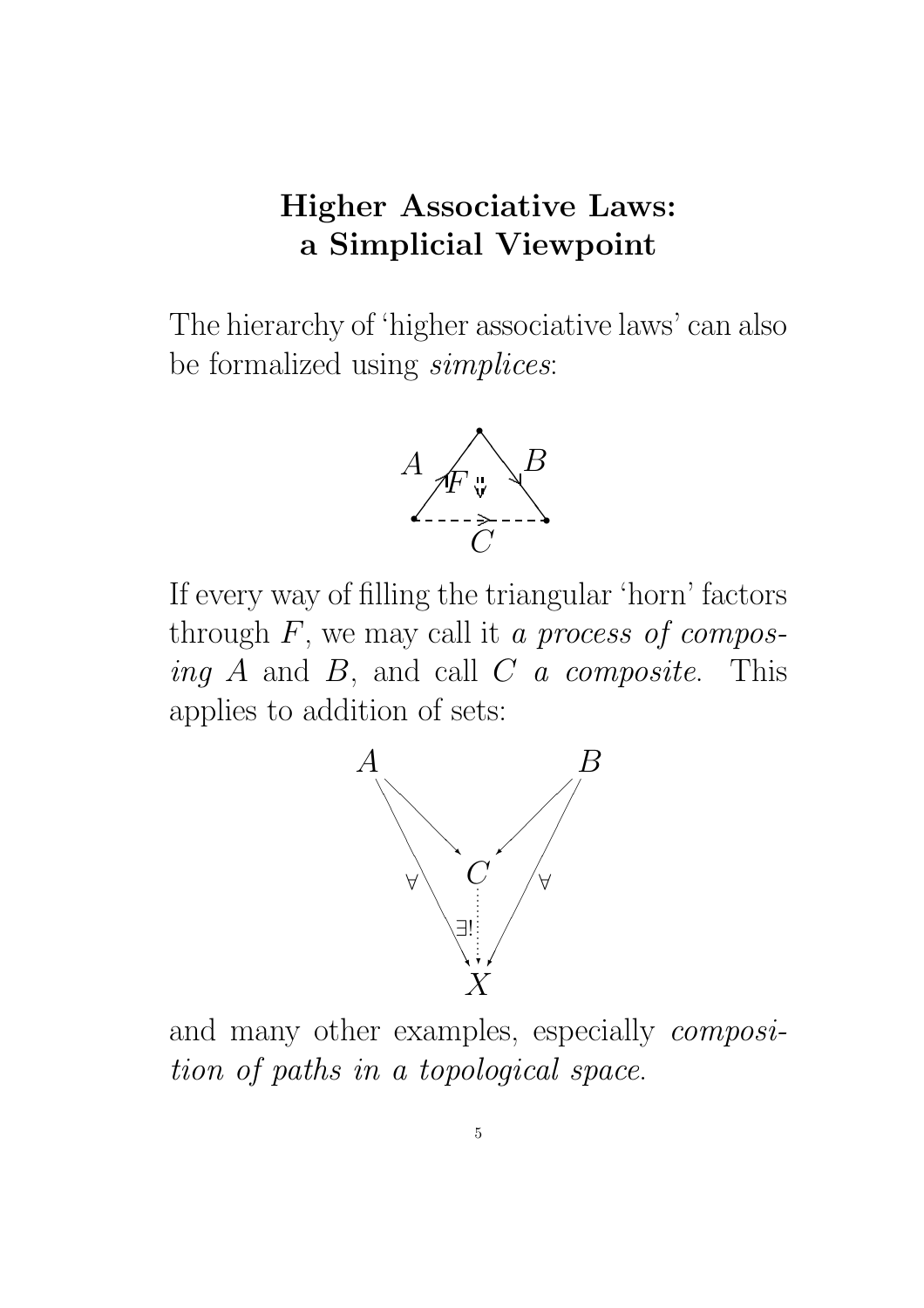Considering higher-dimensional horns, we get this hierarchy:

Object:



Associator:

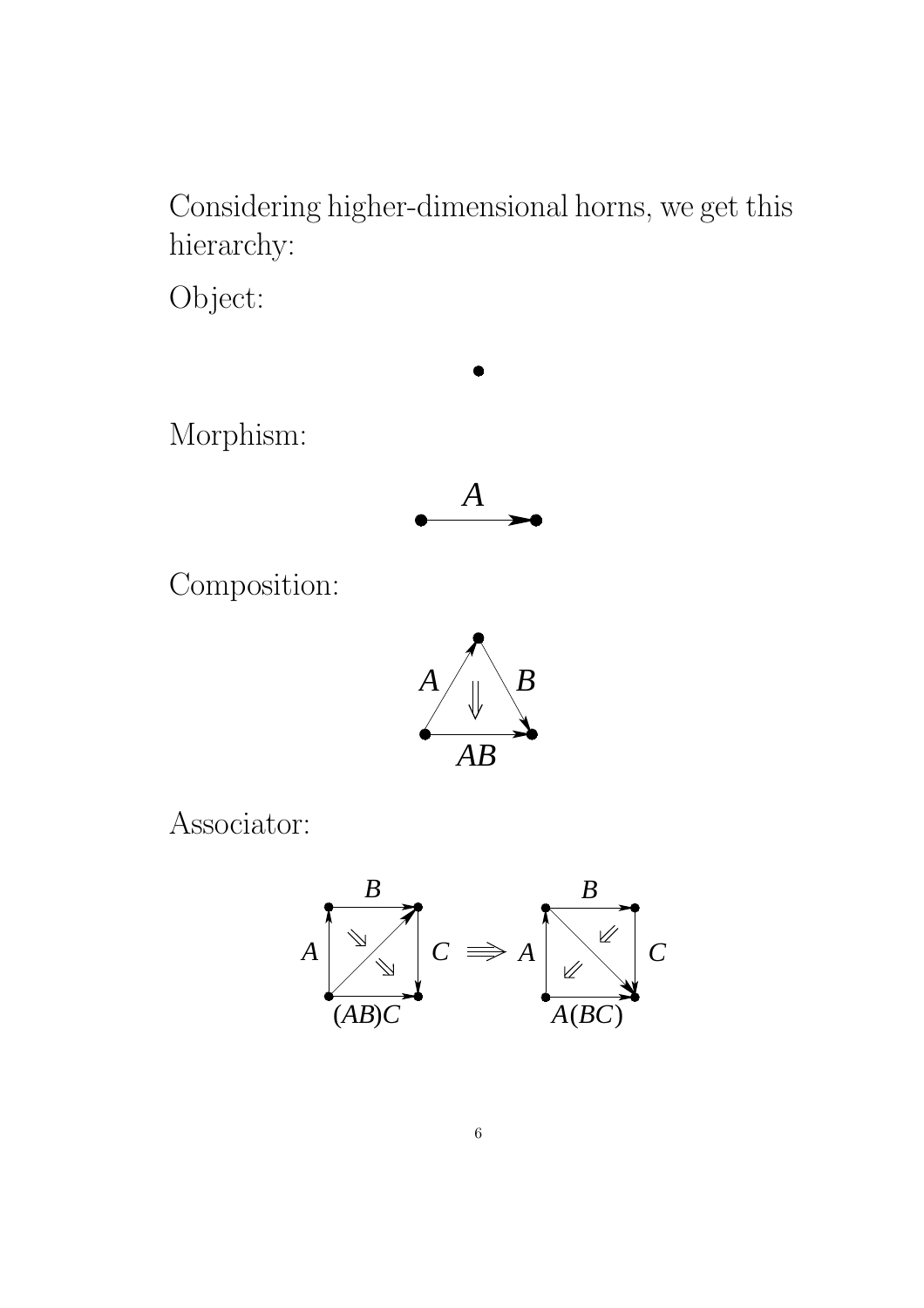#### Pentagonator:



... and so on forever: the Stasheff associahedra!

(But there's a subtlety in higher dimensions, appearing already in the next associahedron: the *commutative* law gets involved!)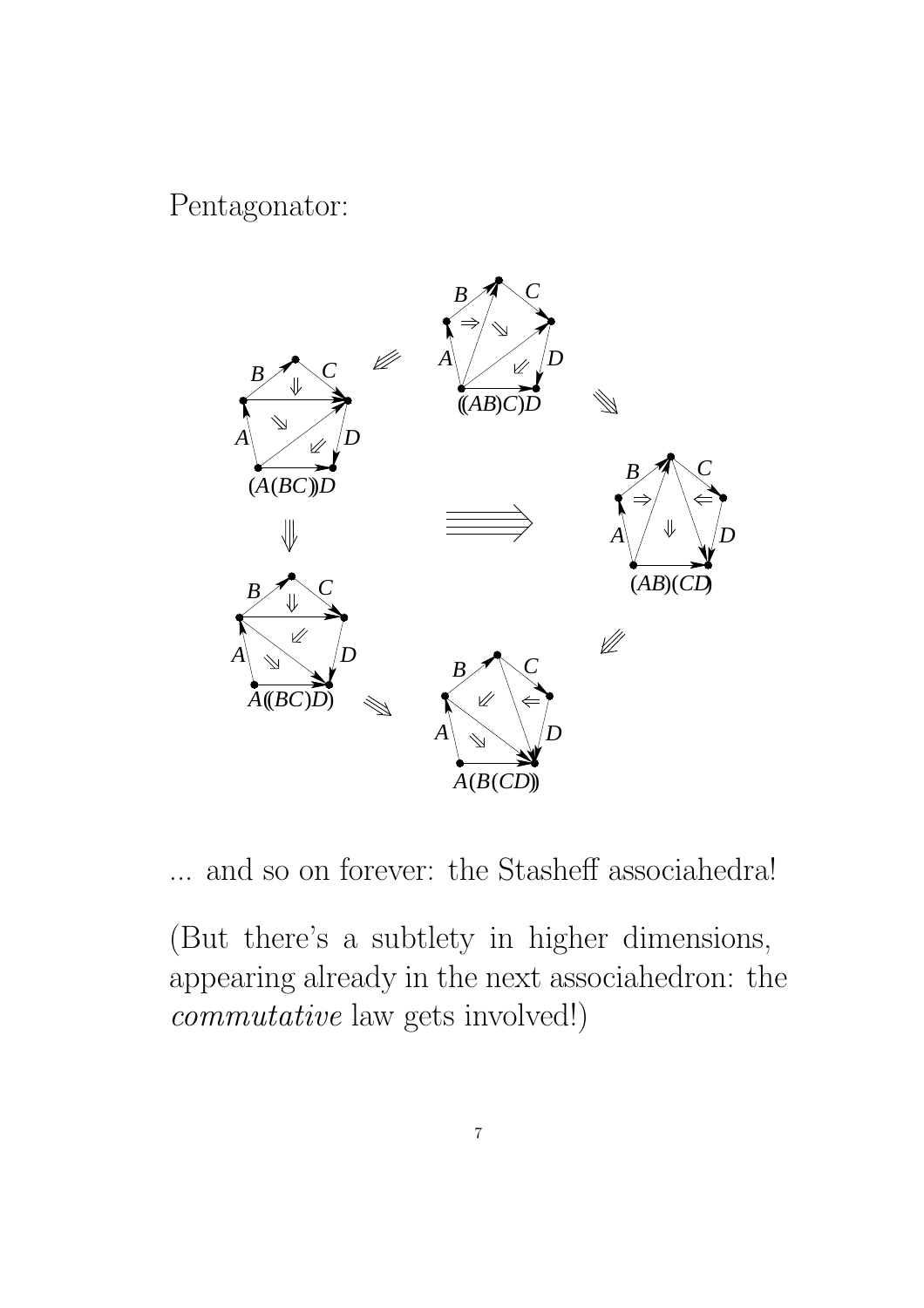### Codimension 2: Braiding, Yang–Baxterator,...

If space is at least 2-dimensional, we can prove the commutative law:

$$
A+B=B+A
$$

by sliding two piles of rocks around each other. But the proof takes time:



Note 1-dimensional 'worldlines' in 3-dimensional 'spacetime': the **braiding**. The braiding in turn satisfies the Yang-Baxter equation:

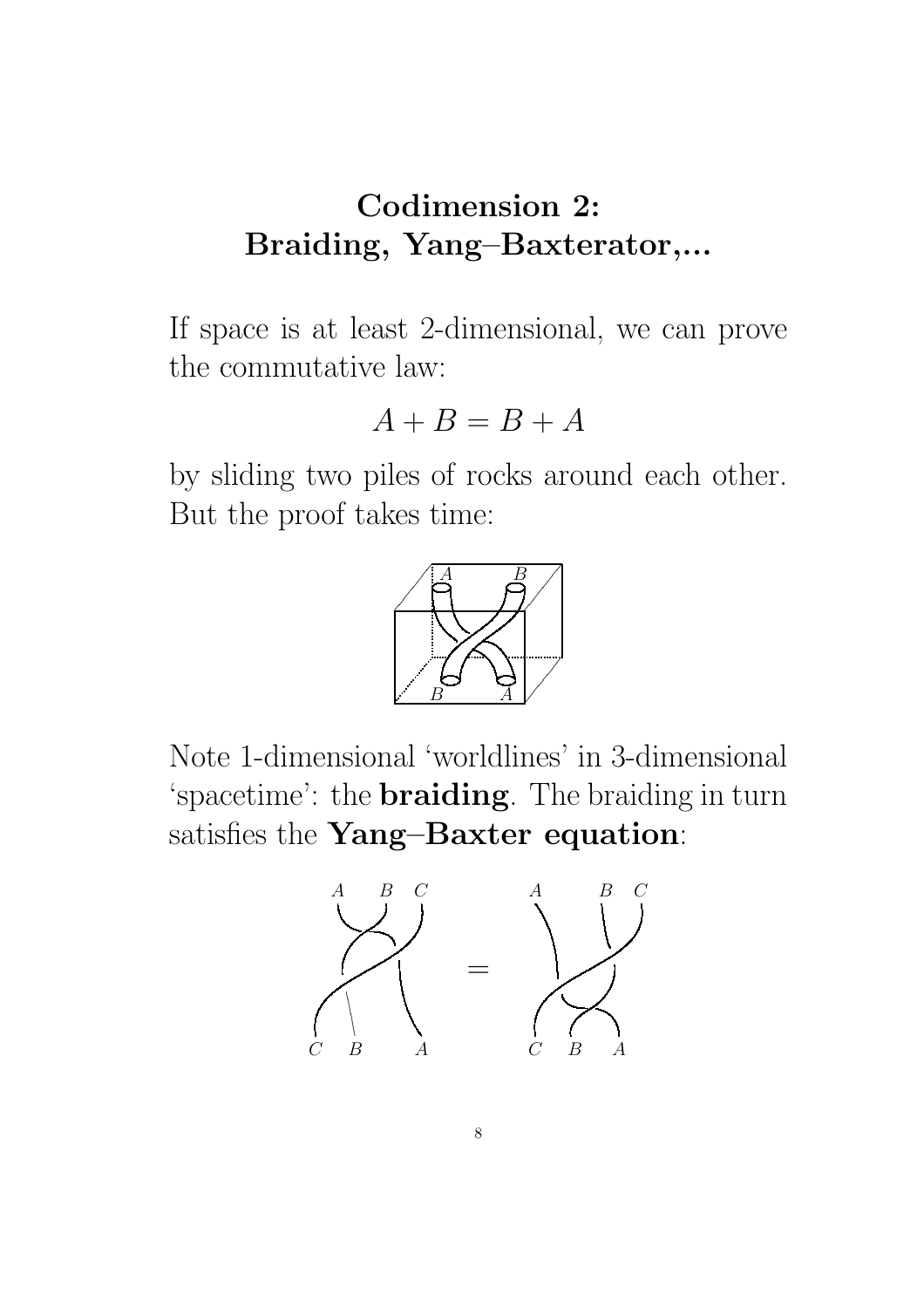The process of proving the Yang–Baxter equation traces out a 2d surface in 4 dimensions, the Yang–Baxterator:



This in turn satisfies the **Zamolodchikov** tetrahedron equation:



but the proof of this traces out a 3d surface in 5 dimensions... and so on!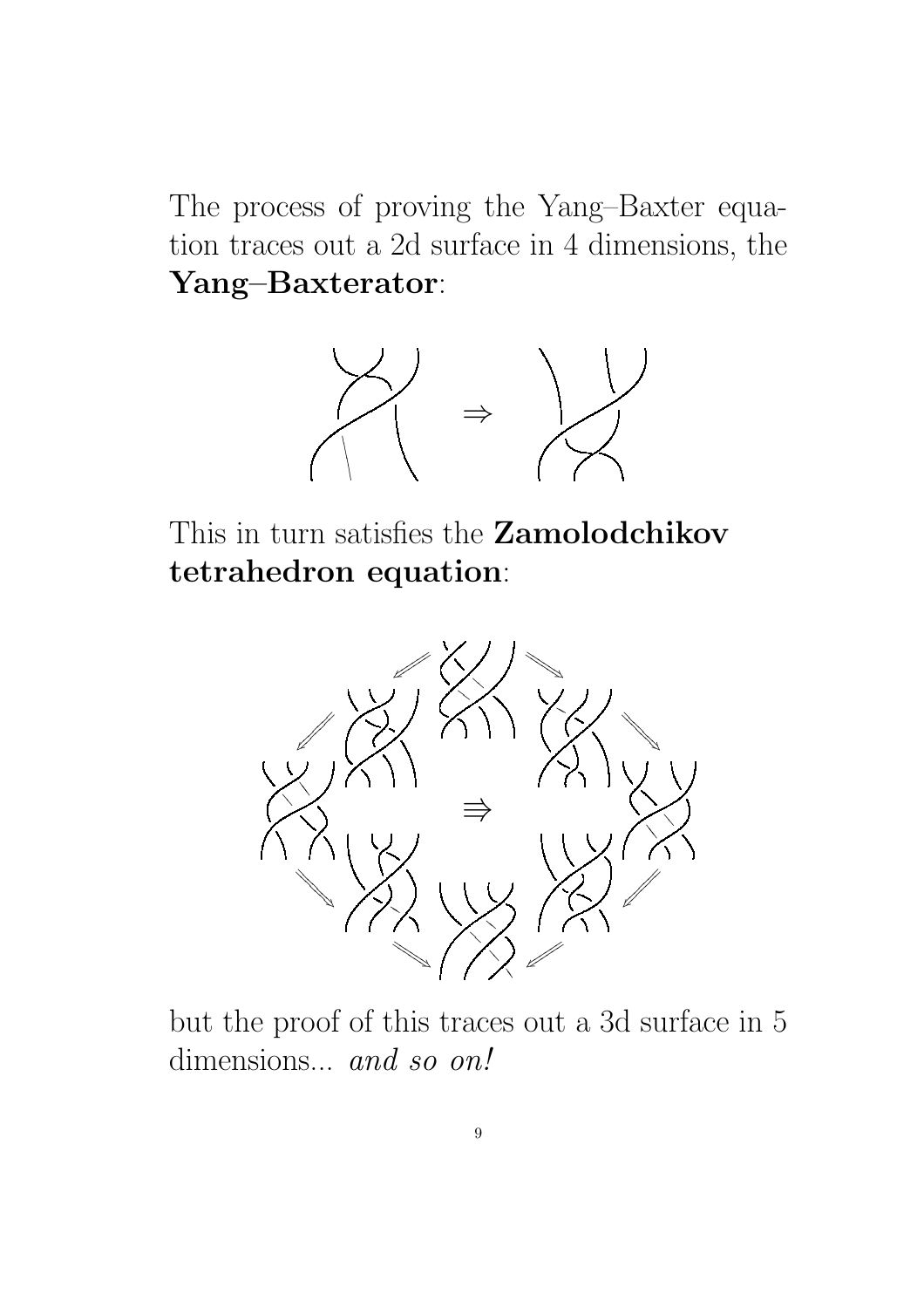### **Higher Commutative Laws:** a Cubical Viewpoint

The hierarchy of 'higher commutative laws' can also be formalized using *cubes*.

Braiding:



Yang-Baxterator:



Similarly, the Zamolodchikov tetrahedron equation relates the 'front' and 'back' of a 4-cube, each of which is built from 4 Yang-Baxterator 3-cubes... and so on!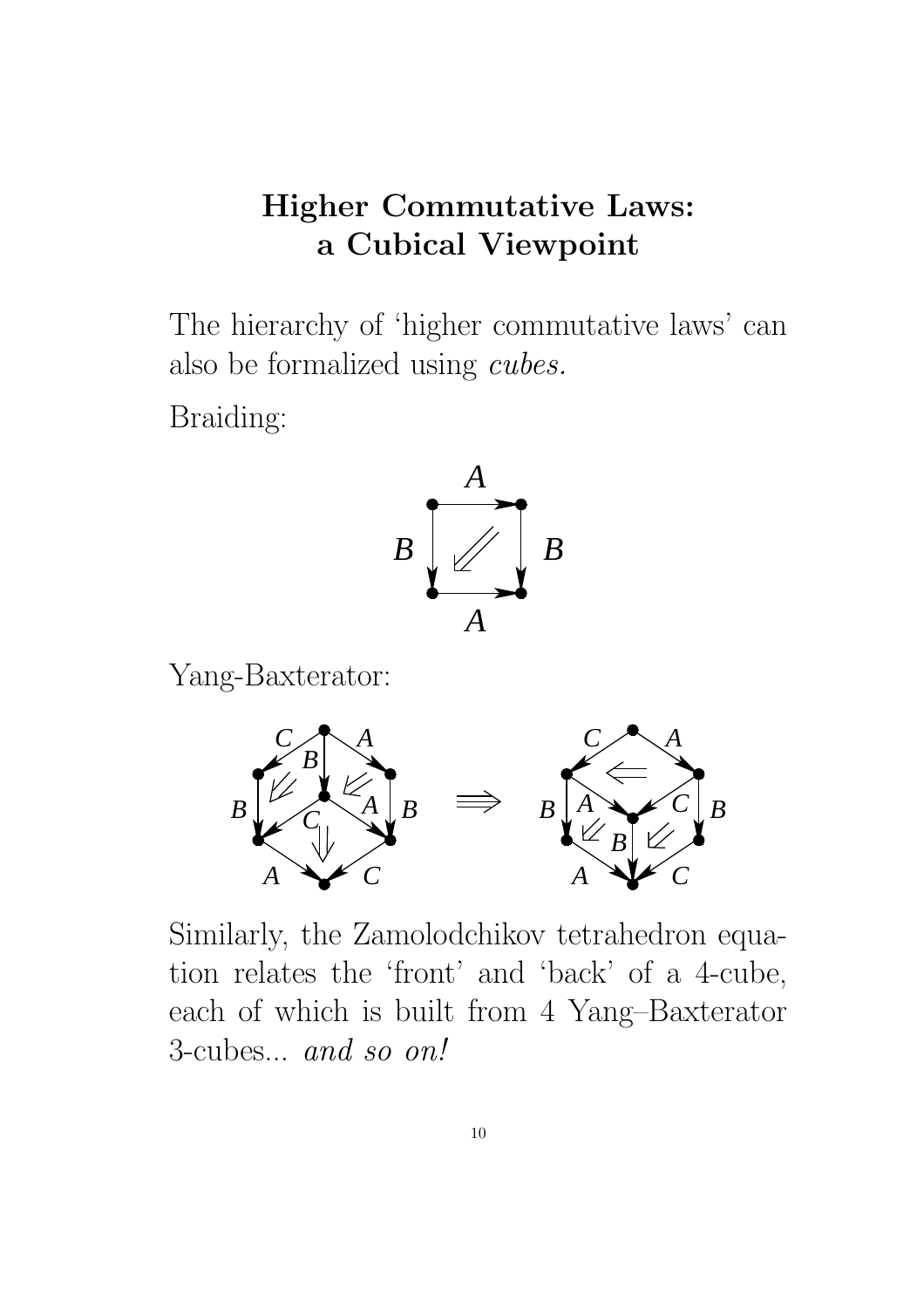### Codimension 3: Syllepsis,...

If space is 2-dimensional, there are two fundamentally different proofs that  $A + B = B + A$ : the braiding versus the inverse braiding:



since these are nonisotopic braids in 3d spacetime. But if space is at least 3-dimensional, one proof can be continuously deformed to the other:



since all braids in 4d spacetime are isotopic! This process traces out a 2d surface in 5 dimensions: the syllepsis.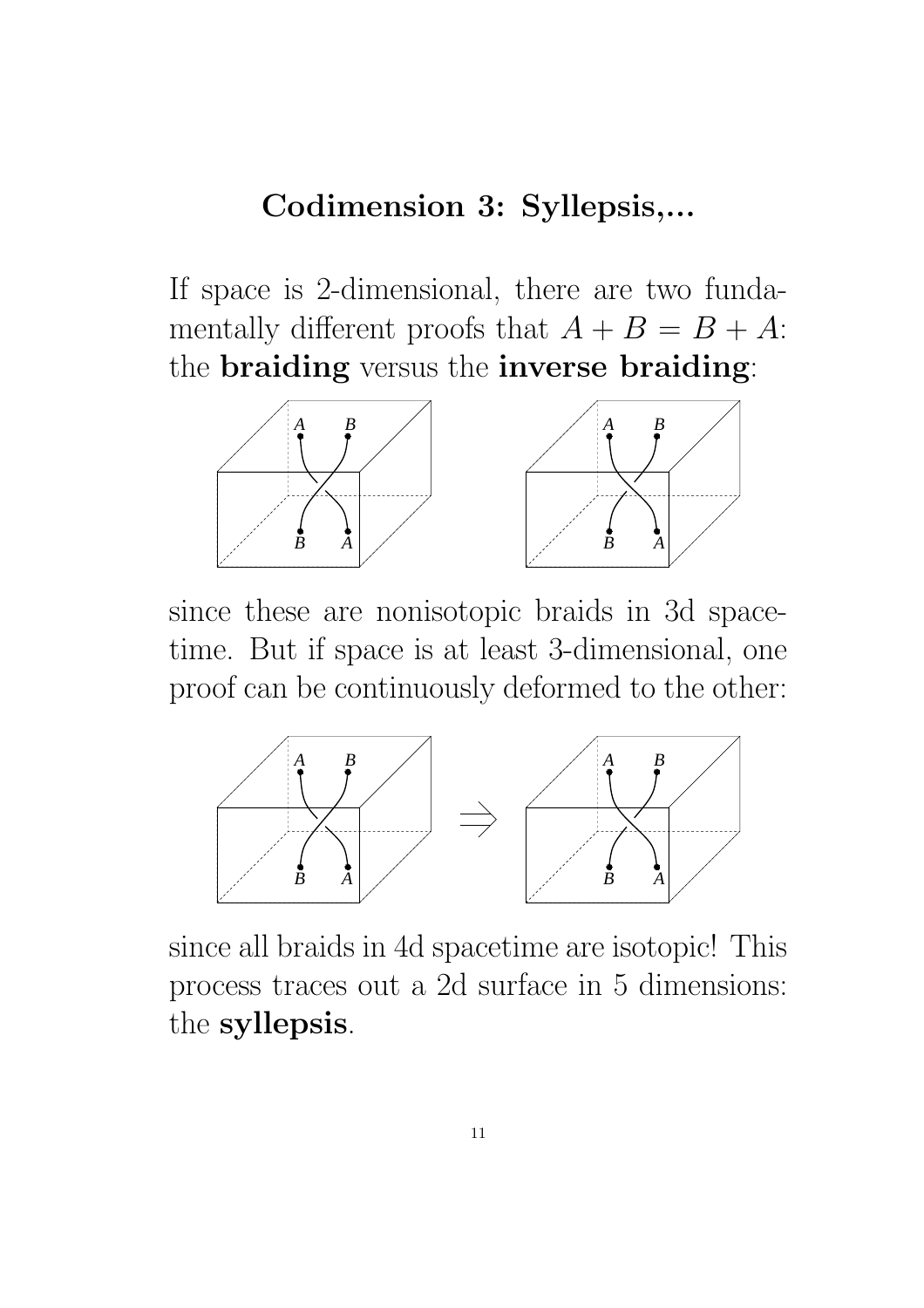The syllepsis satisfies a law of its own... but the proof of this traces out a 3d surface in 6 dimensions... and so on!

# And so on for higher codimensions!

For example, in codimension 4 we get an isotopy between the syllepsis and the 'inverse syllepsis', which are 2d surfaces in 6 dimensions. This isotopy traces out a 3d surface in 7 dimensions, and satisfies a law whose proof traces out a 4d surface in 8 dimensions, etc....

### In short: a hierarchy of 'higher braidings', one for each codimension  $k \geq 2$ , each satisfying a hierarchy of laws.

Warning: this is a drastically **simplified** version of the story!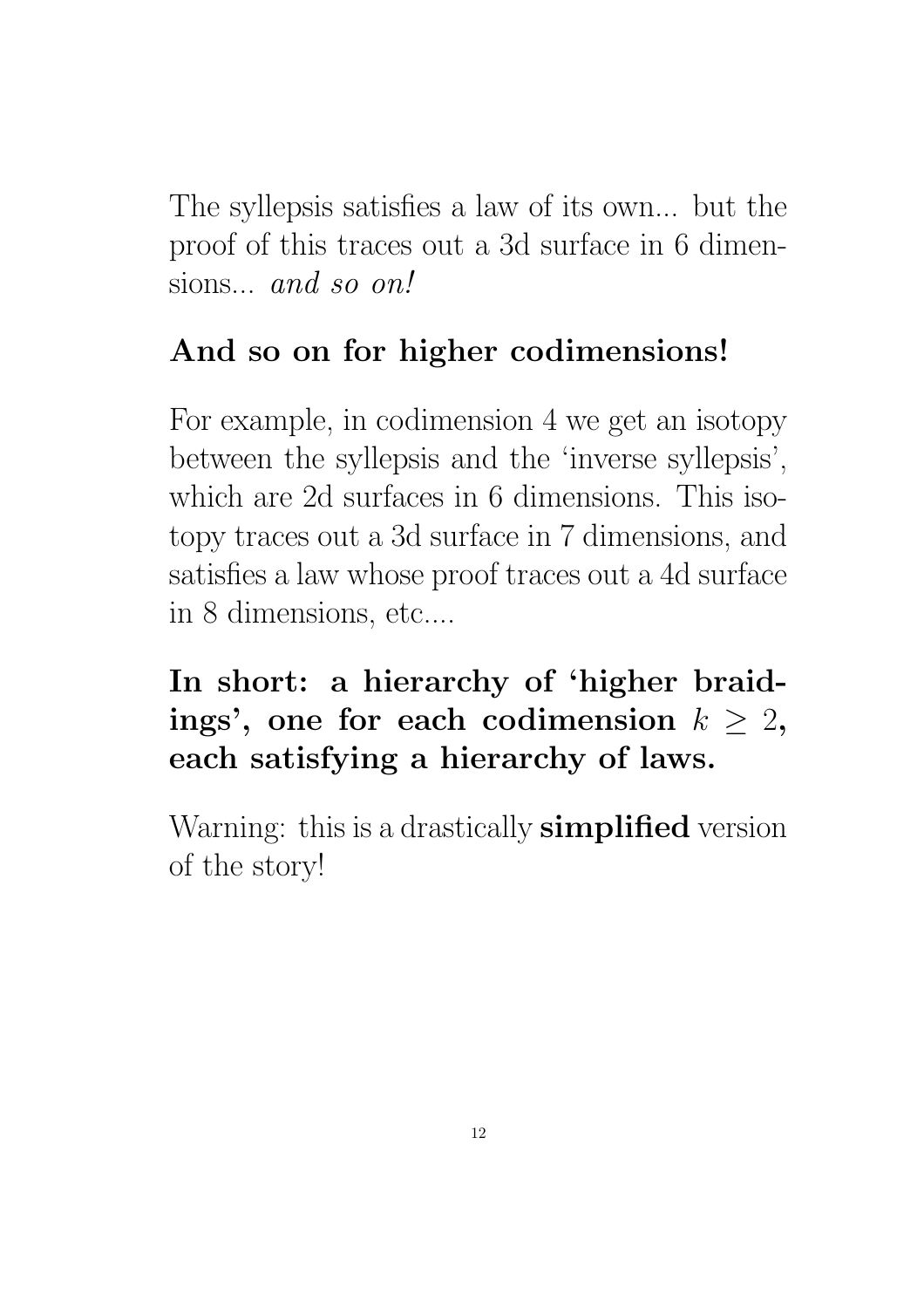# Why n-Categories?

We've seen how beautiful but overwhelmingly complex structures arise when we treat every equation as a summary of a process. I've only begun to describe these structures! To keep track of them, we need  $n$ -categories - and not just a definition, but a detailed theory of them.

In particular:

Let a  $k$ -tuply monoidal *n*-category be an  $(n+k)$ -category that is trivial below dimension k - viewed as an *n*-category with  $k$  ways to multiply objects.

Everything I've said so far should be summarized by some theorem relating  $k$ -tuply monoidal  $n$ categories to '*n*-braids in codimension  $k$ '. A bit more precisely...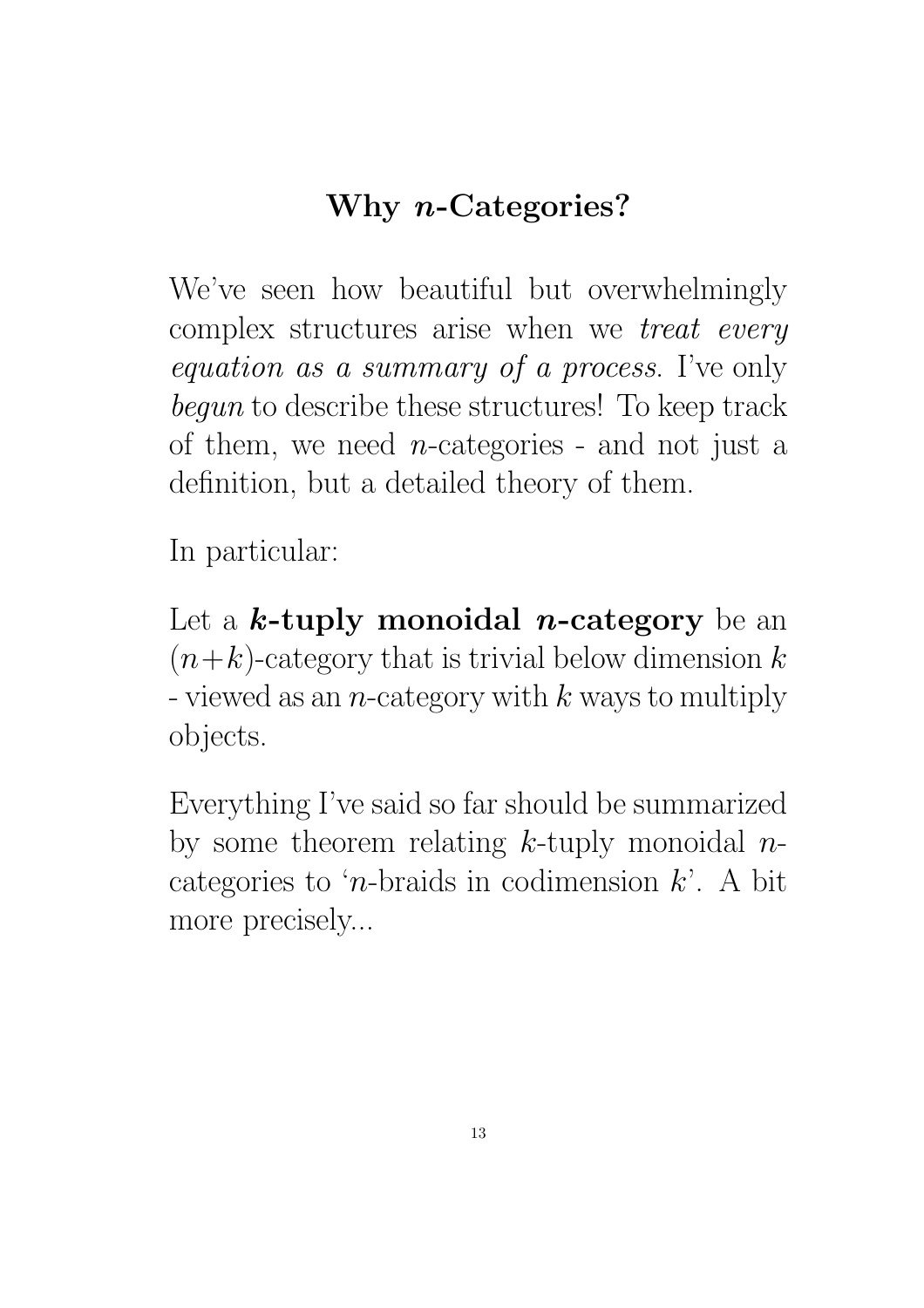The Braid Hypothesis: The free  $k$ -tuply monoidal *n*-category on one object is  $n\text{Braid}_k$ , where:

• objects are finite collections of points in  $\mathbb{R}^k$ , i.e. elements of

$$
X_k = \bigsqcup_{j=0}^{\infty} \frac{\{(x_1, \dots, x_j) \colon x_i \in \mathbb{R}^k, x_i \text{ distinct}\}}{S_j}
$$

- morphisms are paths in  $X_k$ ,
- 2-morphisms are paths of paths in  $X_k$ ,
- $\bullet$  etc...
- $\bullet$  *n*-morphisms are *homotopy classes* of paths of paths of paths... in  $X_k$ .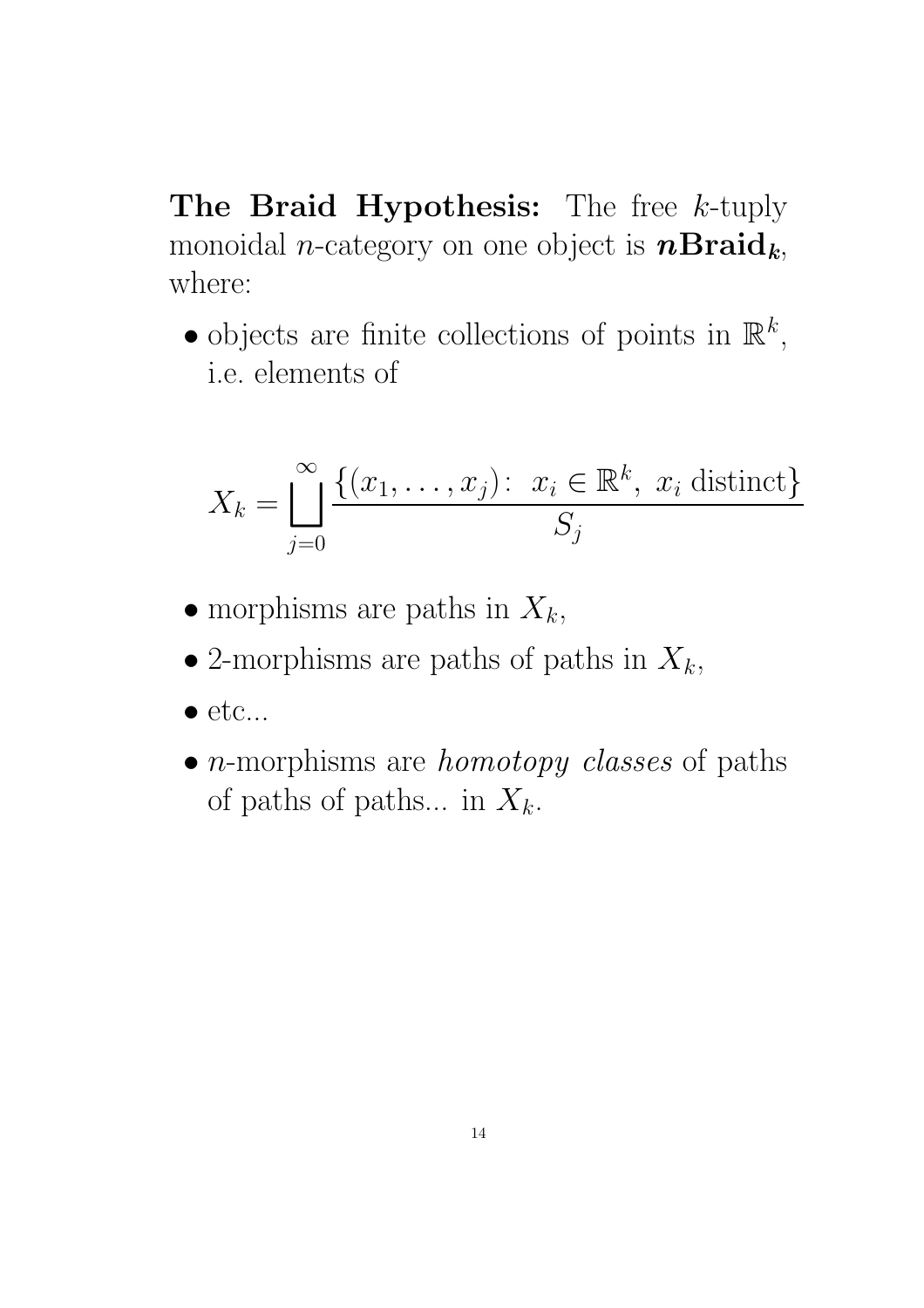### THE PERIODIC TABLE

### We expect *k*-tuply monoidal n-categories go like this:

|       | $n=0$       | $n=1$        | $n=2$          |
|-------|-------------|--------------|----------------|
| $k=0$ | sets        | categories   | 2-categories   |
| $k=1$ | monoids     | monoidal     | monoidal       |
|       |             | categories   | 2-categories   |
| $k=2$ | commutative | braided      | <b>braided</b> |
|       | monoids     | monoidal     | monoidal       |
|       |             | categories   | 2-categories   |
| $k=3$ | $\zeta$ )   | symmetric    | sylleptic      |
|       |             | monoidal     | monoidal       |
|       |             | categories   | 2-categories   |
| $k=4$ | $\zeta$     | $\epsilon$ , | symmetric      |
|       |             |              | monoidal       |
|       |             |              | 2-categories   |
| $k=5$ | $\zeta$ )   | $\zeta$      | د ،            |
|       |             |              |                |
|       |             |              |                |
| $k=6$ | $\zeta$     | $\zeta$      | $\zeta$        |
|       |             |              |                |
|       |             |              |                |

 $\bullet$  *n* acts like the *dimension*.

 $\bullet$  k acts like the *codimension*.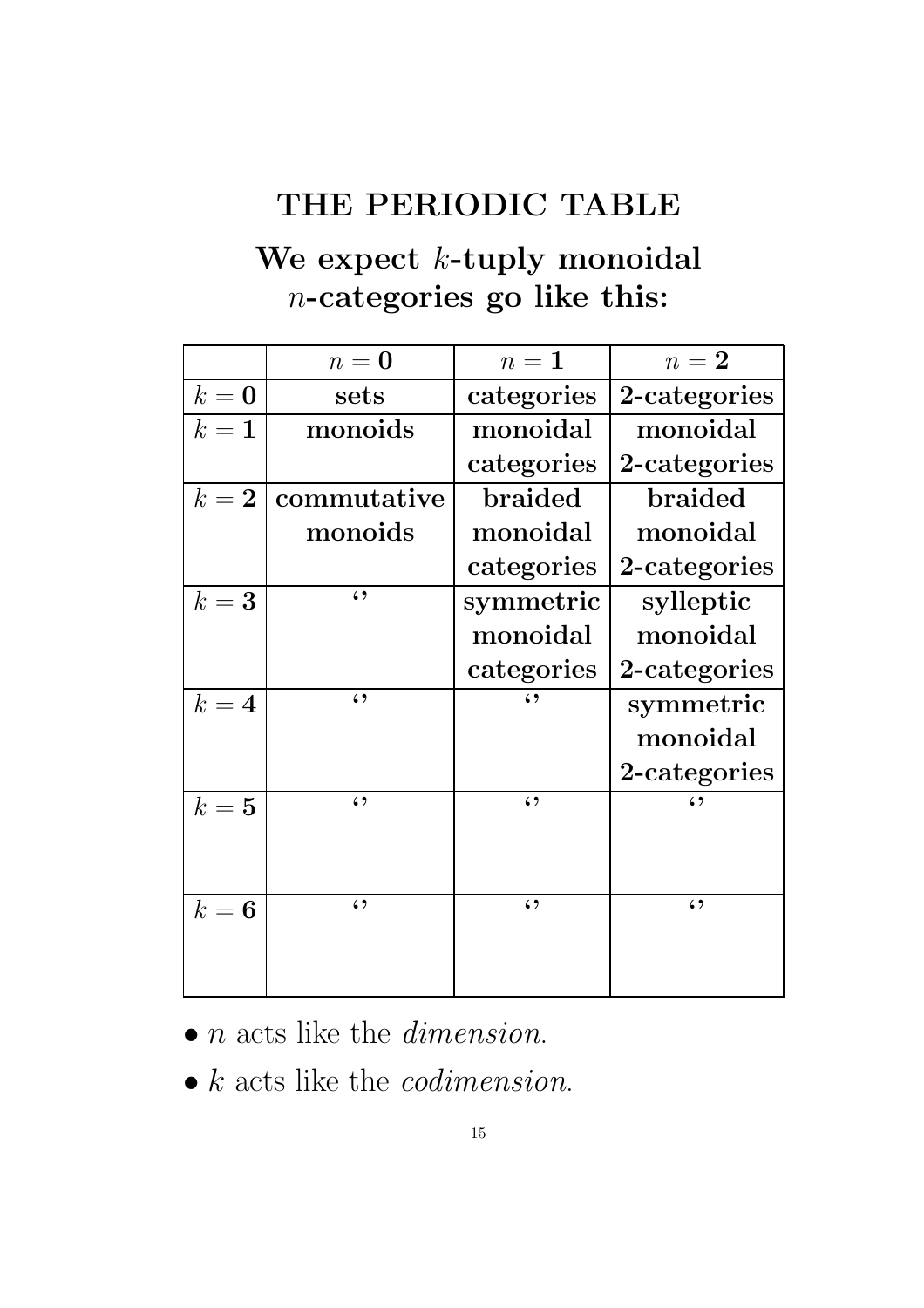# The Braid Hypothesis: Examples

The free monoid on one generator is  $0Braid_1$ , the natural numbers: isotopy classes of collections of points on the line.

The free braided monoidal category on one generator is  $1\cdot$  Braid<sub>2</sub>, the **braid groupoid**: collections of points in the plane and isotopy classes of braids in 3d going between these.

The free symmetric monoidal category on one generator is  $1Braid_3$ , the groupoid of finite sets: collections of points in  $\mathbb{R}^3$  and isotopy classes of braids in 4d going between these. We live here!

The free braided monoidal 2-category on one generator is  $2Braid_4$ , the **2-braid 2-groupoid**: colllections of points in the plane, braids in 3d between these, and isotopy classes of 2-braids in 4d between these.

All these are just different views of a single concept: 'the true natural numbers'.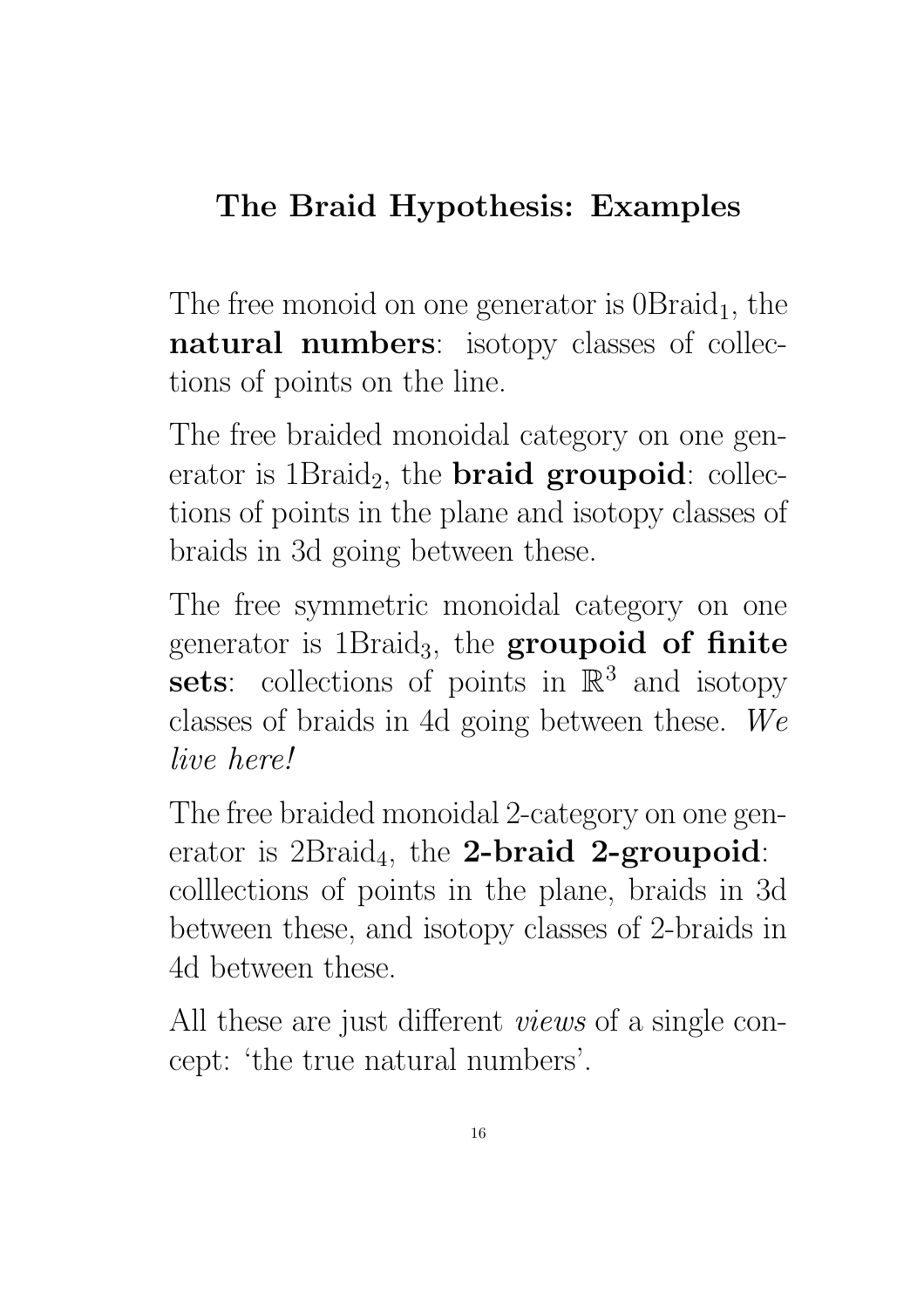### How To Understand  $n$ -Categories

Topology lights the way, since every space  $X$  has a 'fundamental  $\omega$ -groupoid',  $\Pi_{\infty}(X)$ . In the simplicial framework:



it's the simplicial set whose  $j$ -cells are just maps

 $F: \Delta^j \longrightarrow X.$ 

Technically this is a **Kan complex**: every horn has a filler!

The Homotopy Hypothesis (baby version): equivalence classes of  $\omega$ -groupoids are the same as homotopy types: homotopy equivalence classes of locally nice spaces (e.g. CW complexes).

 $n\text{Braid}_k$  corresponds to the homotopy type where we take  $X_k$ , the space of finite collections of points in  $\mathbb{R}^k$ , and 'kill homotopy groups above  $\pi_n$ ' by attaching cells.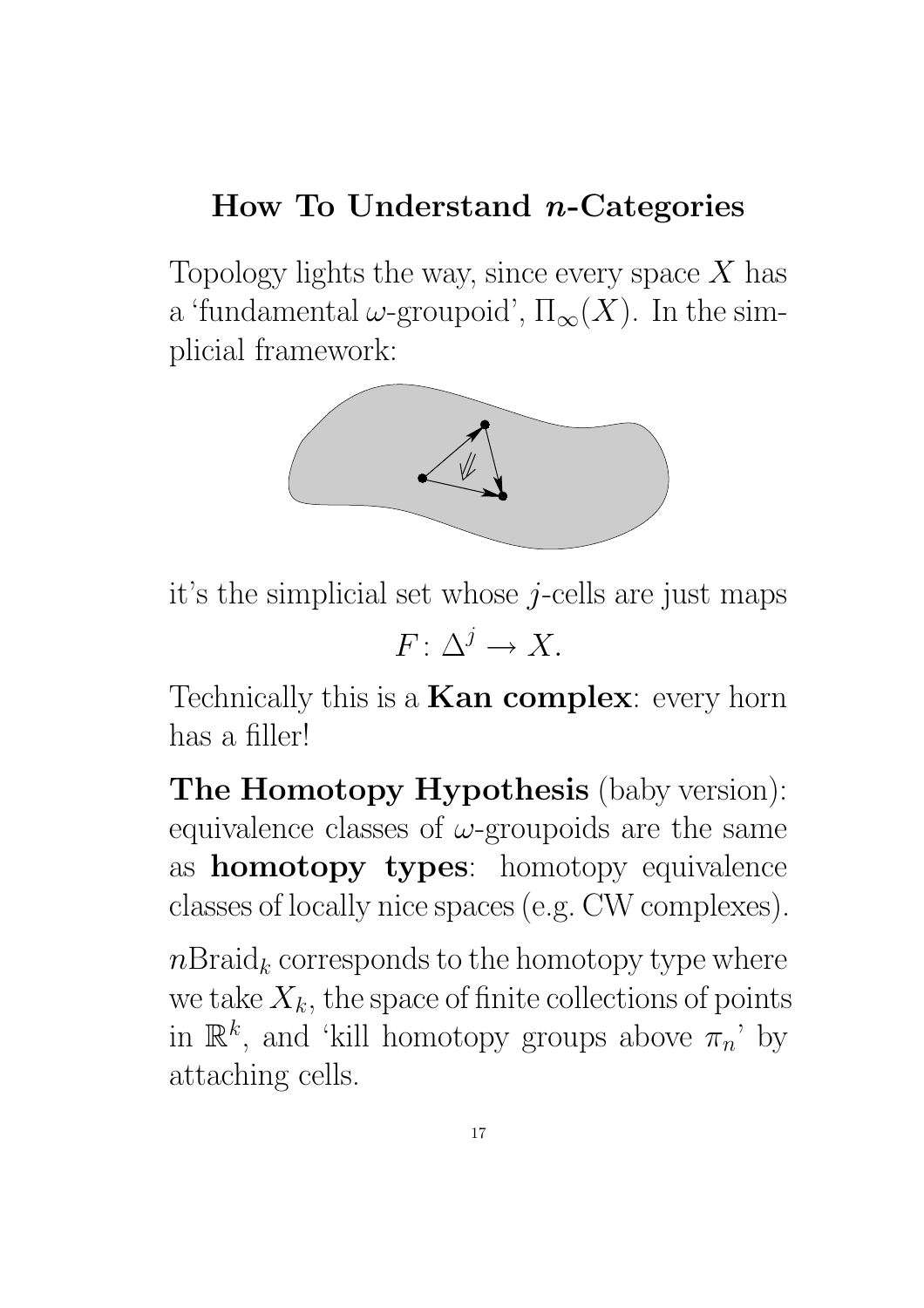#### This is Just the Beginning...

... though not of my talk, you'll be glad to know.

More interesting than  $n$ -groupoids are 'n-categories with duals', where all  $j$ -morphisms have, not weak inverses, but 'duals' or 'adjoints':



satisfying weakened 'zigzag identities':



which satisfy laws of their own... and so on.

This allows a form of 'subtraction', so it gives us some new views of 'the true integers'....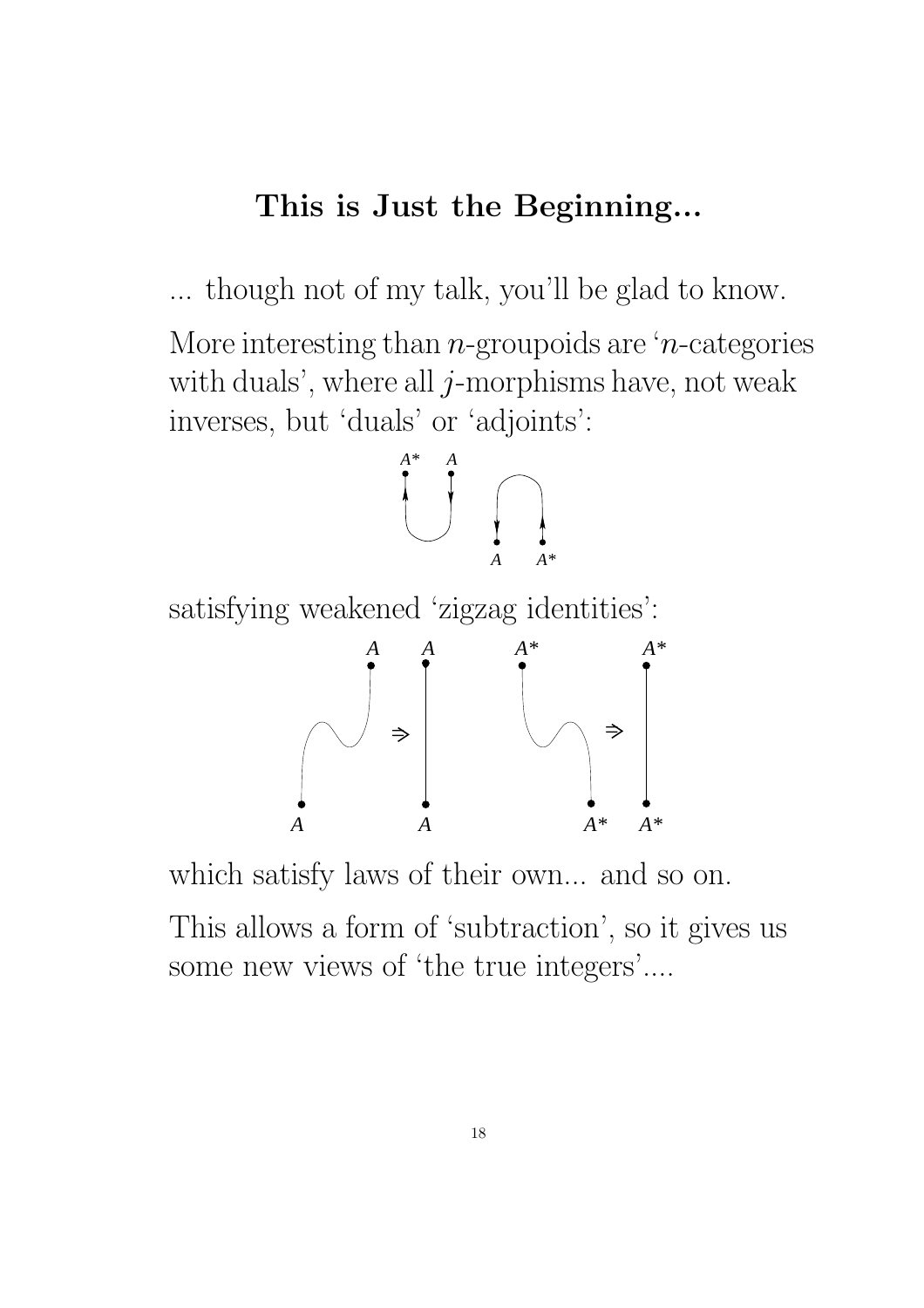The Tangle Hypothesis: The free  $k$ -tuply monoidal *n*-category with duals on one generator is  $n\text{Tang}_k$ : top-dimensional morphisms are *n*-dimensional framed tangles in  $n + k$  dimensions.